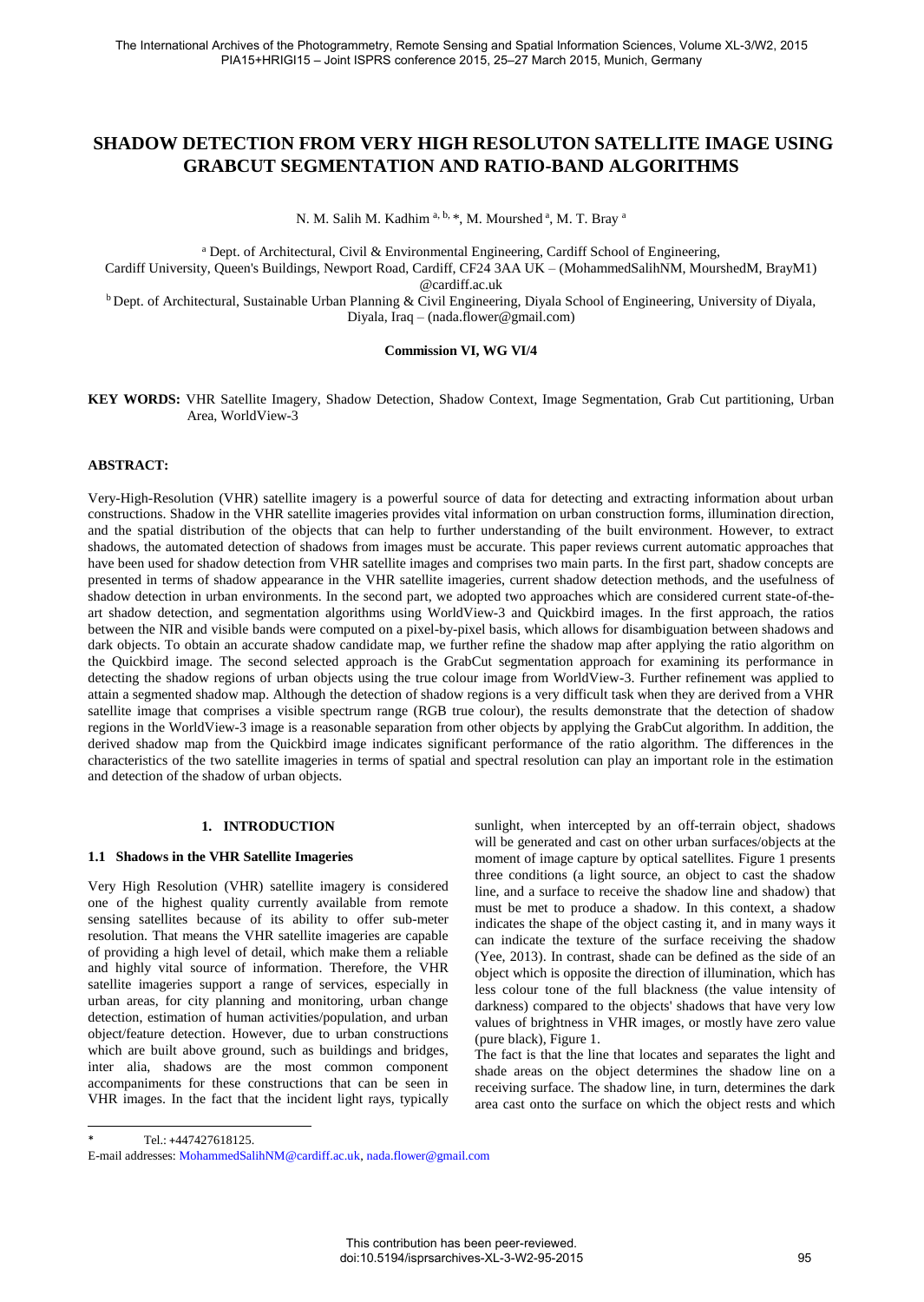receives the cast shadow. Therefore, the shadow line and the dark area (shadow regions) in the optical satellite imageries have become one of the crucial topics that has attracted researchers' attention because the dark pixels that belong to the shadow regions in image have received two main aspects of analysis. These two aspects depend on how the shadow regions in VHR images have been treated by researchers: as a curse must be addressed or as a blessing must be exploited.

Basically, shadow concept can, therefore, be understood through grasp shadow progressions which start from determining points to lines (being composed of points) to planes (being composed of lines) and lastly to solids (being composed of planes), as shown in Figure 2. In fact, the shadow of a line, a plane, or a solid is most efficiently determined by locating the shadows of the critical points of the line, plane or solid (Yee, 2013). Moreover, if we draw parallel lines (paralines) in the virtual world extended from an object to its cast shadow on a mere and flat surface with sufficient distance between them, the identical size, shape and orientation of the object will be obtained. The basis of this fact is that the greater the distance, the greater the shadow will display. However, the situation is completely different with objects' shadows within urban areas in VHR satellite imageries in terms of urban fabric which often exhibit compact areas of buildings as one factor. This factor can affect the actual size and shape of urban objects that are presented by their shadows. The reason behind this is the shadow line of the object will be shorter in the case of a rise in a horizontal receiving surface and longer where there is a drop in this surface for the other objects within urban areas. The second factor is the existence of trees and their shadows or even shadows from non-built-up areas, such as vehicles, which can distort the real boundaries of shadows (the geometric form) and give an arbitrary shape to the built-up objects, when they combine with the objects' shadows. Another factor is the shadow regions of objects in images will be larger in the summer season than their counterpart in the winter due to the sun's position in the sky vault and its angle and altitude. Spectrally, non-shadow regions, for instance, water, can present the same pixel intensity values or darkness with shadow regions of the objects in images that can cause an error in detecting shadows. Therefore, shadow detection and its extraction from VHR satellite images are not easy tasks and all image processing techniques for detecting shadows still depend on the estimation of shadow areas but using various developed methods.



Figure 1. Shadow conditions using real satellite image.



Figure 2. Shadow progressions, (a) Shadow of a point, (b) Shadow of a line, (c) Shadow of plane, (d) Shadow of a solid.

### **1.2 Previous Work of Shadow Detection Approaches**

Remote sensing with very high spatial resolution, such as Quickbird and WorldView-3, among others, can provide clearly detailed features of cities, for instance, roads, buildings, parks and trees. However, the appearance of shadow increases with the spatial resolution and whether the purpose of determining shadow regions for removing these regions or exploiting their information, the main and first process in the shadow analysis studies is to detect the shadows. Therefore, this paper reviews the current shadow detection approaches applied on VHR satellite imageries and examines the performance of the two state-of-the-art shadow detection approaches.

Many pioneering studies for the automated detection of shadows from VHR satellite images were devoted to improve the quality of image after detecting and handling shadows or to utilise shadows as evidence to detect man-made structures within the urban environment. Although, the automated detection of shadow regions from VHR satellite imageries is a challenging task, automatic object detection and extraction is a very active scope of research. However, we confine and summarise the literature review for only the present studies that aimed to detect and extract the shadows of buildings from the VHR optical images automatically. A review paper on shadow analysis was produced by Dare (2005). The paper presents the methods of detection, removing the problems of shadowing in high resolution satellite imagery. Four different techniques for separating shadow pixels from non-shadow pixels were described in more detail in the article which are: thresholding, classification, region growing segmentation and three dimensional modelling. The segmentation approach was proposed to detect shadow regions with four step processing included on density slicing, thresholding, region encoding and region filtering which applied on IKONOS and Quickbird panchromatic images. Thereafter, radiometric enhancement technique was chosen between two other presented techniques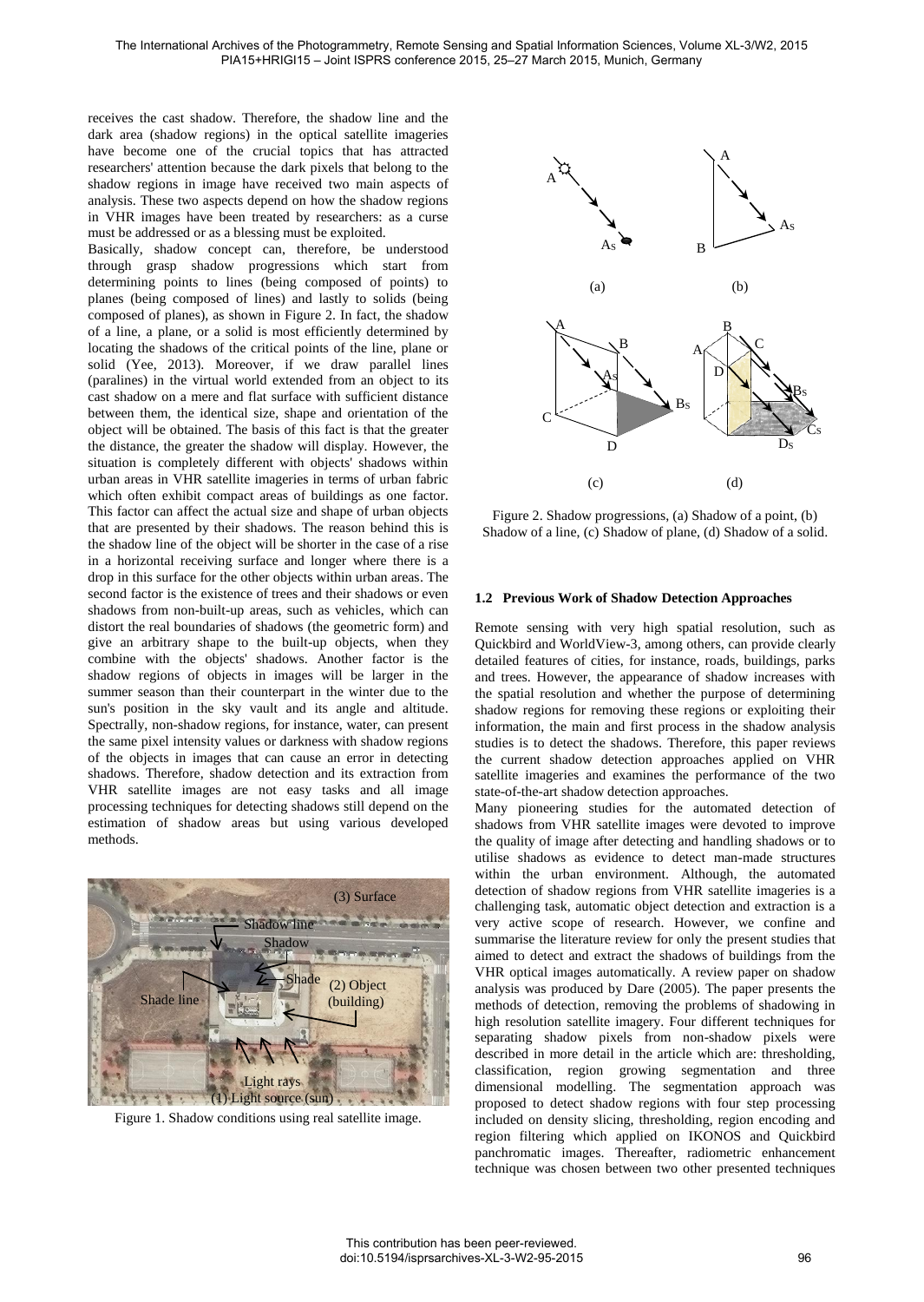to remove shadow areas from IKONOS and Quickbird images. It is concluded that although, the quality of image can be improved through the techniques of detection and removal of shadow areas, results can be image-dependent. In one of the latest studies, Wakchaure and Raut (2014) reviewed a range of techniques for shadow detection and de-shadowing from VHR images. The study included the proposal of a processing chain based on binary classification. Canny edge detection algorithm was used to detect shadows and differentiate their areas from non-shadow areas in the image with clear boundaries. Thereafter, the calculation of mean and standard deviation values for both pixels in the shadow and non-shadow areas and the normalisation process were suggested as potential improvements for the final results of removing shadow pixels and appearing non-shadow pixels by increasing their brightness and shadow intensity values. However, the algorithm has not been applied on any VHR image in order to evaluate its performance and its suitability in detecting shadows.

The segmentation approach is one of many different approaches that are used to detect shadow regions from single VHR multispectral images. Ma et al. (2008) presented an approach in shadow segmentation and compensation that was implemented on an IKONOS image through a normalising Saturation-Value difference index (NSVDI). The approach was based on analysis Hue-Saturation-Value (HSV) colour space to detect shadow regions of buildings and a histogram matching technique was exploited to retrieve the information under shadow. The results of segmentation illustrate that the shadow areas were effectively extracted from the IKONOS image. Nevertheless, the approach was not able to distinguish between dark objects, such as water and shadow regions due to the similarity of spectral values of pixels and the lack of the validation of final results. It was concluded that multiple images can be better in use for compensating the information under the shadow regions because it was found that the retrieval information from a single image is not sufficient to this end. In the same context, segmentation algorithm based on contour model and isolation was proposed by Elbakary and Iftekharuddin (2014) to detect man-made structures by their shadows. The approach was applied on a panchromatic image, which was created from a VHR multispectral image with spatial resolution of  $1 \times 1$  metre for this application. Thereafter, post-processing based on optimal thresholding and geometric filter were implemented to determine the real shadows from other objects. Although, the algorithm was used to detect and segment the shadow regions using the gray-level satellite image without depending on the colour information and to handle the difficulty of shadow detection in satellite images, the problem of separating water bodies, such as lake, from shadow regions is not solved. This is because they exhibit similar intensity feature characteristics.

In other recent studies, a classification-based approach has been used to detect shadows regions. Wen and Yamazaki (2012) proposed a method in shadow detection using an object-based classification that employs brightness values and their relationship with the neighbouring area, which has been applied on Quickbird and WorldView-2 (PAN and multispectral images). A method for the correction of these detected shadow areas has also been proposed using a linear function to remove shadows from images. The idea is to classify images into four classes (vegetation, road, roof and shadow) and modify shadow pixels through three levels of darkness (dark, medium and light), which is derived from the twenty-six radiance measurements in order to demonstrate the nature variability of the radiance ratio. A linear-correlation function and NDVI were used to attain a smoothly restored image. The overall classification accuracy for sunlit areas was 74.94%, while for the corrected shadows areas it was 71.87%, and the comparison between these results illustrates that the proposed shadow correction method is effective in correcting the radiance in shadow areas. Nevertheless, the detection step was completely based on the results of the supervised classifier, which was the main reason for the moderate shadow regions. Moreover, a bright roof in light-shadow, small shadows cast by trees, and material with high reflectivity in shadow areas were not extracted and observed properly by the object-based classification method. Later, the morphological filtering approach for shadow detection with a shadow reconstruction approach was suggested by Song et al. (2014) to improve the classification performance applied on Quickbird and WorldView-2. Shadow detection comprises three steps: thresholding, morphological filtering and edge compensation for the derived shadow mask as a first stage in this approach. In the second stage, a Markov random field (MRF) was used to sample shadow and non-shadow pixels manually to produce a library for both types of pixels as a training stage. The final stage was to compensate and reconstruct the underlying land cover pixels using the Bayesian belief propagation algorithm to address the MRF. The supervised ISODATA classification method was adopted and applied before and after shadow construction to verify the performance of the proposed shadow removal approach. The results indicate that the constructed images can be classified more accurately than images before shadow reconstruction. However, the chain of image processing for shadow detection might affect the quality of the actual geometric shape and edge of shadows areas. Because of the morphological filtering in the shadow detection stage, some small shadow areas were not removed and were remained in the classification map after shadow reconstruction.

Another different recent work, a new index for detecting shadows regions, was introduced by Teke et al. (2011). In this approach the use of near-infrared information in combination with visible information (especially, green and red bands) of VHR satellite images is utilised to generate a false colour image. The processes of normalisation and transformation were implemented on this false colour image to compute the Hue-Saturation-Intensity (HIS) space and a ratio map. In their approach, Otsu's method was applied to the histogram of the ratio map in order to detect the shadow regions because the used thresholding scheme is able to detect both shadow and vegetation regions at the same time. The final step in the approach is to derive a binary shadow mask through subtracting the regions of vegetation cover in an image. Although, the results exhibited success in detecting shadow regions, postprocessing is required to improve the shape and boundaries of the derived shadow mask from VHR satellite image. This is so especially in cases where the shadow regions are used as evidence of the structure and location of the elevated objects within the urban area, such as buildings. The same approach has been used by Ok et al. (2013) to detect shadow regions for identifying the regions recognised as buildings and roads, implemented on a set of Quickbird and Geoeye-1 VHR images. A post-processing shadow mask, which included a constrained region growing process on detected shadow regions and probabilistic landscape approach (Ok, 2013a), was achieved using three different thresholds: intensity, ratio and height in order to obtain a regular shape identical to reality and eliminate the unwanted shadow areas.

Overall, image thresholding techniques are essential in the processes of object detection. This is in spite of the fact that thresholding techniques are a simple pattern of partitioning an image into isolated features, they are yet effective. Nonetheless, the thresholding techniques which applied on VHR satellite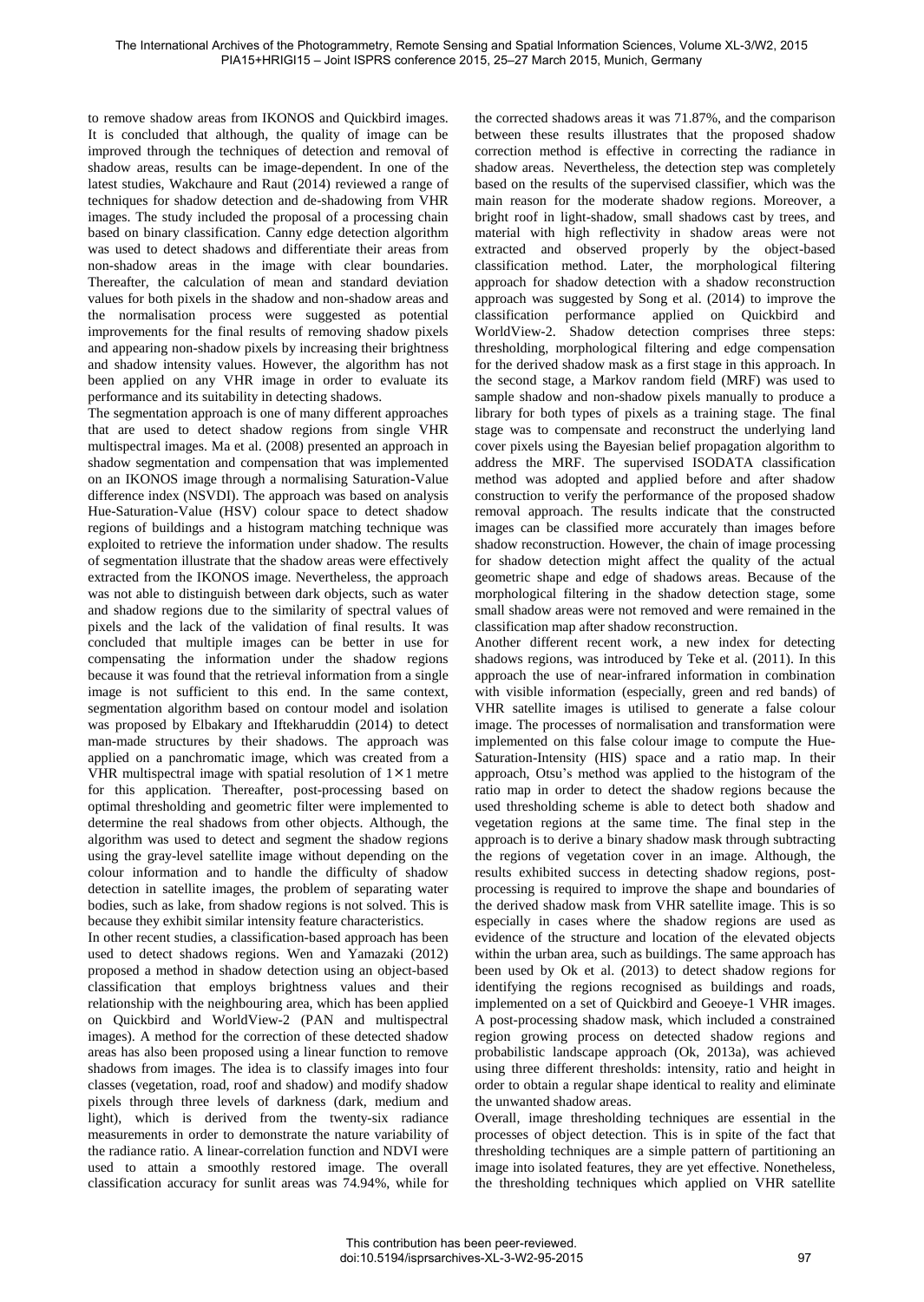images (multispectral or PAN image) for shadow detection are required to be more effective, taking into account the different characteristics of the used images. In addition, the fully automated algorithms of shadow detection often require further constraining assumptions about extracting shadow regions from VHR satellite images in order to run them appropriately and obtain reliable precision of the shadow masks.

## **1.3 The Importance of Shadow Detection in Urban Environments**

All derived information and details from VHR satellite images can offer vital source data for understanding the complexity of urban landscapes or for addressing the ambiguity or problems in VHR satellite images within urban areas using the development of computer vision and image processing techniques. The derived information from shadows can play an important role to this end. Many studies have considered shadows in VHR satellite images as unwanted features and drawbacks that must be removed. In fact, the studies of shadow detection and analysis have incited the development of new methods in improving image quality and in enhancing the algorithms of image segmentation and partitioning as well as object extraction. Although, the appearance of shadows can affect the performance accuracy of applications, such as image classification and registration, shadow provides information about the characteristics of surfaces and light source, shape and location of objects. Furthermore, because shadows cover a considerable portion of an image, they play a supporting role on automated analysis. In this context, the shadow presence in single VHR multispectral images has been exploited as strong evidence of the existence of a different building structure, such as buildings detection (Ok, 2013a), arbitrarily shaped buildings in complex environments (Ok et al., 2013), the extraction of above ground circular structures (Ok, 2014), and automated extraction of buildings and roads (Ok, 2013b).

Shadows are an important cue for information not only about man-made structures but also about supporting urban sustainability. The assessment of solar photovoltaic (PV) energy potential as a form of renewable energy within urban environments is an important application to secure the needs of energy for cities in the future. In this regard, shadows information within urban environments is a key element required for the analysis of solar radiation across daylight. By using the different datasets, Redweik et al. (2013) developed a shadow algorithm to calculate shadow maps for solar potential assessment of all surfaces (roofs and facades) of buildings within an urban landscape. Bergamasco and Asinari (2011) proposed a method to compute the available roof surface for integrated solar (PV) installations through the analysis of shadow zones, space, brightness and suitability for PV installation. Jo and Otanicar (2011) analysed the patterns of shadow cast and their effects on the rooftop in order to estimate the available rooftop area for PV installation.

A number of researchers have also published works and approaches that exploit the derived information from shadow analysis. Izadi and Saeedi (2012) introduced a method for automatic detection and height estimation of buildings with polygonal shape roofs from single satellite images based on shadows and acquisition geometry. In this study, a fuzzy logicbased approach was used to estimate building heights according to the strength of shadows and the superposition between the identified shadows in the image and expected true shadows of the buildings in order to generate a 3D polygonal building model. Raju et al. (2014) proposed an approach to extract the height of the building using shadow, which includes two stages:

rooftop and shadow extraction and height estimation, which were achieved by example- and rule-based approaches on the basis of the derived information and relationship between rooftop, shadow and sun-satellite geometry. Based on a volumetric shadow analysis (VSA) method, Lee and Kim (2013) presented a scheme to extract building height automatically. This scheme was implemented through examining the location change of projected shadow lines with respect to the actual shadow regions with increasing building heights progressively. The approach has been applied on IKONOS, KOMPSAT-2, Quickbird and WorldView-1 images. It seems likely that the derived information from shadow regions using VHR satellite images are not limited for achieving one purpose or specific application within urban environments using advanced techniques in image processing and computer vision, if appropriately exploited. Employing shadow information in different applications does not need to build a distinct model for inferring an object's structure because shadows can support the automated processes for deducing the structure of man-made objects. However, in order to make this information highly useful and effective in every application, shadow regions should be precisely detected and extracted from images.

## **2. SHADOW DETECTION**

## **2.1 Shadow Detection Using Near-Infrared Information**

The main, second part of this paper is to test the performance of two current state-of-the-art shadow detection algorithms in terms of their ability to detect shadows from VHR satellite images. The two selected approaches were implemented remarkably well and their performance has been validated as well as their results verified. However, these approaches and their advanced algorithms were applied on a wide variety of kinds of images excepting VHR optical satellite images. Therefore, this article aims to examine these algorithms on the optical satellite images in order to apply them afterwards on different types of VHR satellite images for applications that might exploit and benefit from the derived information of shadow detection. We have selected a simple condition for detecting shadows in this experiment, which is a cast shadow of a detached building within an urban area.

The first approach was accomplished by Rufenacht et al. (2014). The approach is to compute ratios between the nearinfrared (NIR) and visible bands on a pixel-by-pixel basis, which allows disambiguation between shadows and dark objects. The principle ideas behind this ratio algorithm are (1) objects that are dark in the visible spectrum often have a much higher reflectance in the NIR band, and (2) most of the considered illuminants in the shadow formation process have a very distinct spectra in the NIR band. Because the captured images that have been used to detect shadows were entered separately into algorithm, the algorithm has been modified to fit with VHR satellite images. Additionally, in order to extract the accurate shadow regions after applying the multi-image approach (the ratio algorithm) on our own images, we developed and refined the algorithm for obtaining accurate outputs. The shadow detection algorithm framework is presented in Figure 3.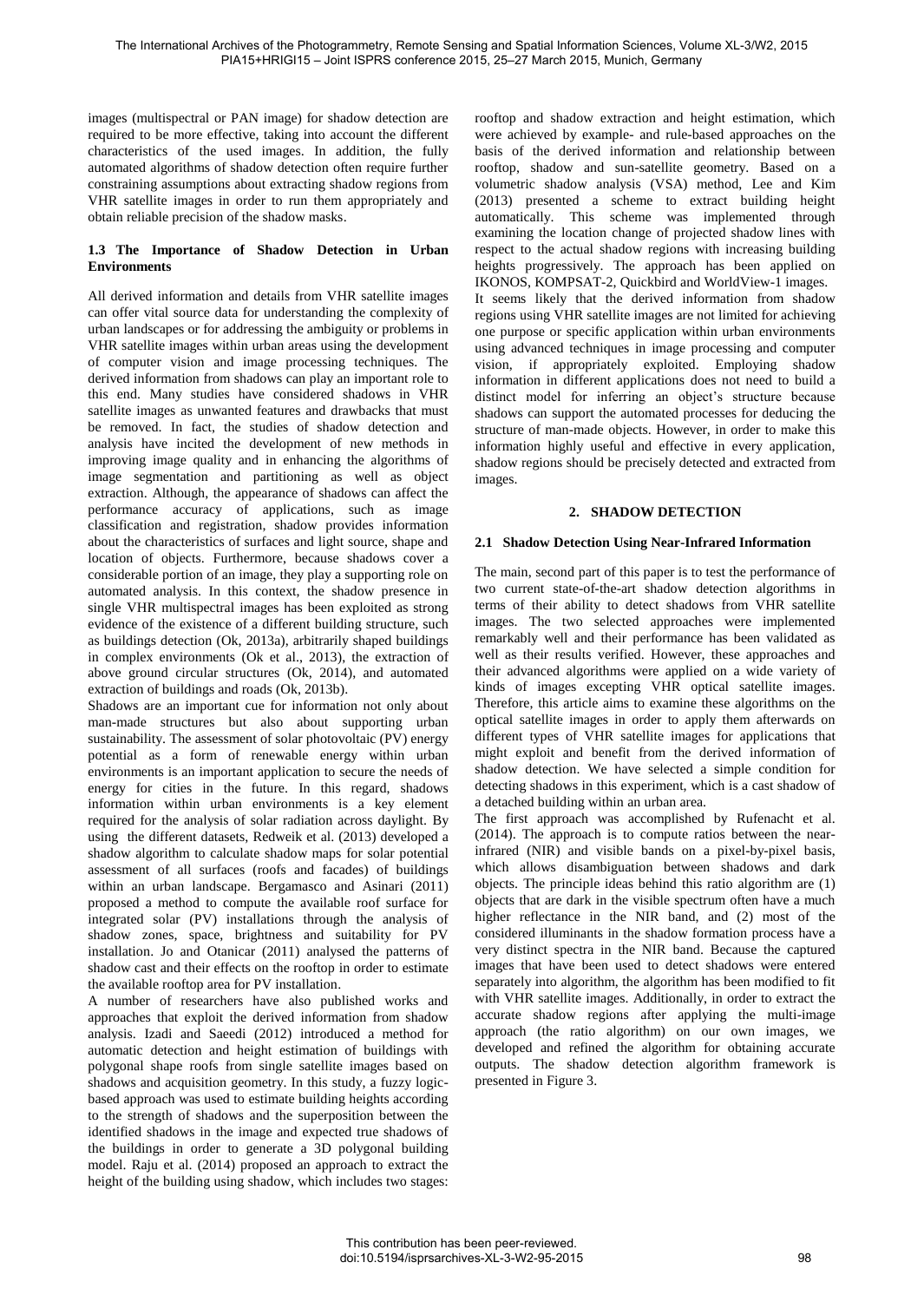

Figure 3. Shadow detection framework. Modified after Rufenacht et al. (2014).

The whole approach and all equations are already welldescribed in Rufenacht et al. (2014). The multi-image approach was applied on the Quickbird satellite imagery (visible and INR bands) with spatial resolution 60 cm, the study area being in Ankara, Turkey. The image includes some isolated buildings, plants, roads, and bare soil. Using the implementing ratio algorithm on the Quickbird image, the obtained outcomes are provided in Figure 4.



Figure 4. (a) The Quickbird image, (b) Visible shadow candidate map, (c) NIR shadow candidate map, (d) Shadow map, (e) Shadow mask, (f) the final result of the shadow mask after enhancing the current algorithm

## **2.2 Shadow Detection Using Kernel Graph Cut**

The second approach that was tested to detect shadow regions from the optical satellite image is the multiregion image segmentation based on parametric kernel graph cuts by Salah et al. (2011). The approach has been implemented with different types of data, such as the Berkeley database, medical images, and Radar satellite image (SAR), colour image (but not RGB satellite image) and motion maps. The effectiveness of the multiregion image segmentation approach has also been verified by a quantitative and comparative performance evaluation over numerous experiments on aforementioned data. Accordingly, the performance of the algorithm was considerably well in regard to segmentation accuracy and flexibility. Therefore, this algorithm was selected in this paper to examine its performance with another dataset, such as optical satellite image with very advanced sensor and very high spatial resolution, and on the contrary, to test whether shadow regions can be segmented and extracted from other urban objects without using INR information utilising only visible bands (RGB colour satellite image). The basic idea of the multiregion image segmentation approach is to increase the dimension of the feature space image data – making it higher - via a kernel function in order to accomplish a better separability, ideally linear. Briefly, the main concept of this approach is illustrated in Figure 5. The explanation of the whole method and its equation can be found in the article presented by Salah et al. (2011). The algorithm was implemented with VHR satellite image © WorldView-3 Image Copyright 2014, DigitalGlobe.



Figure 5. Multiregion image segmentation framework for shadow detection. Modified after Salah et al. (2011).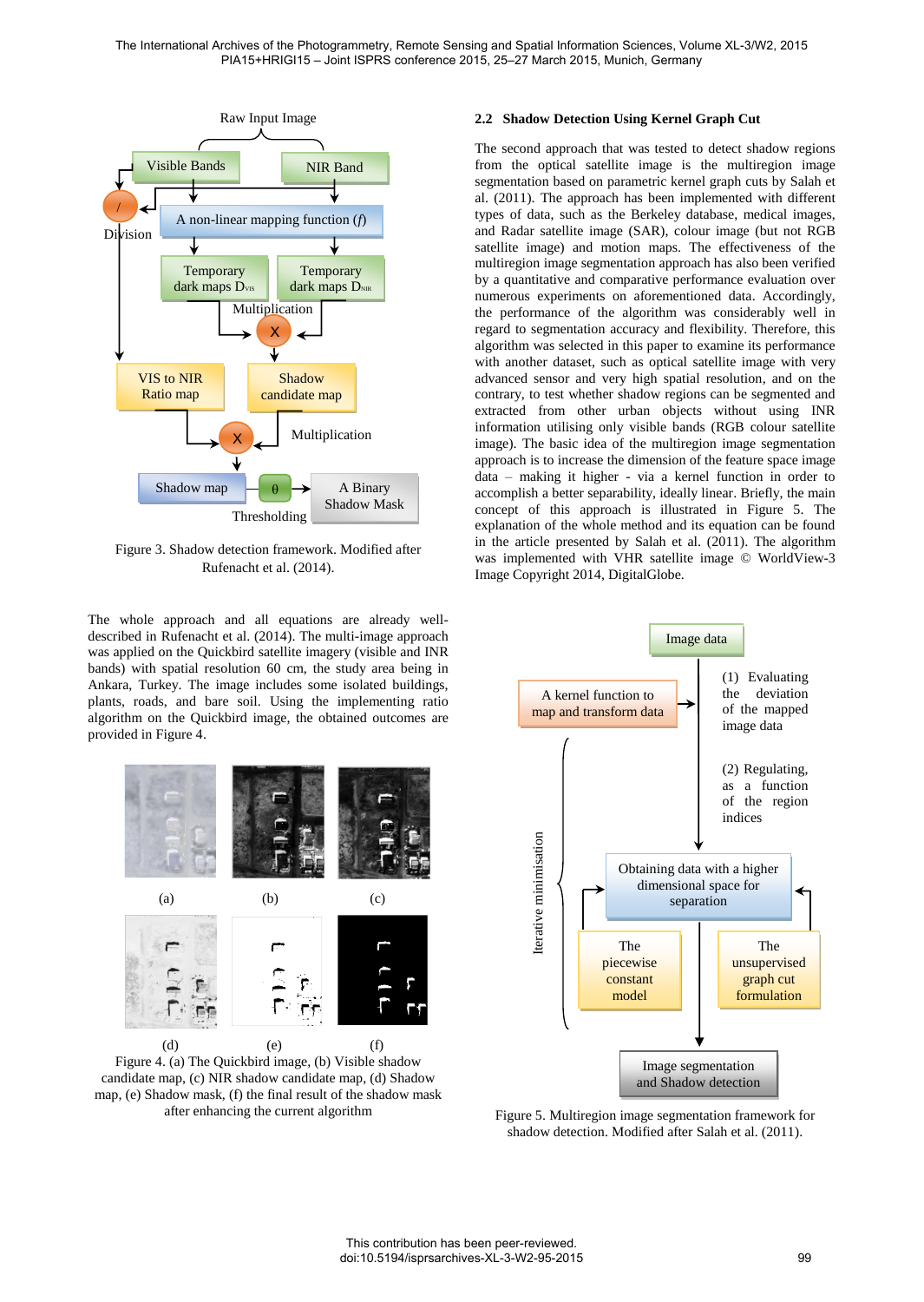In this paper, WorldView-3 image was used to test the kernel graph cut segmentation algorithm in terms of detection shadow regions that are cast by above ground objects within an urban area, such as buildings. WorldView-3 satellite is one of the most advanced satellites that was successfully launched on August 13, 2014 by DigitalGlobe, with very high spatial resolution of 30 cm and twenty-seven super-spectral bands. The used image is a three band pan-sharpened image (natural colour includes R, G and B bands). The image has been downloaded from free satellite imagery samples, which are provided on the DigitalGlobe website. The used WorldView-3 image was collected of Madrid, Spain, and this true colour image includes bar soil, a few plants and other urban features, such as a detached building, roads, cars, and sports courts, as shown in Figure 1. The shadow detection result was provided in Figure 6. Further refinement was applied to attain a segmented shadow map provided in Figure 6c.

## **3. DISCUSSION**

The detection of shadows by testing and implementing two different approaches with different VHR satellite image characteristics within an urban area was feasible and outcomes were considerable. In the Quickbird image case, the results illustrate that the ratio algorithm has the ability to detect shadow regions of isolated buildings completely. However, the algorithm has been improved and developed to fit with VHR satellite image and to attain an accurate shadow mask. In the WorldView-3 image, the kernel graph cut algorithm presents an adequate performance in detecting and separating the shadow of the building. Nevertheless, in Figure 6c, the result indicates that the segmentation was not only for the shadow region but also for the dark objects that have the same intensity values as the shadow region, such as trees and the cast shadows of cars. This problem can be solved through the exploitation of the geometric pattern of shadow, which has a distinct regular shape between the dark urban objects. To this end, further refinements are required to make the kernel graph cut algorithm capable of extracting the shadow mask without similar pixels of segmentation that belong to other objects. Additionally, the same parts of segmentation that are similar to the segmented shadow regions can increase the complexity of this problem within dense urban areas. Nonetheless, we believe that significant shadow regions have been detected via the use of both algorithms and we also believe the ratio and kernel graph cut algorithms can be achieved with a better implementation using VHR satellite images. Accordingly, the results from implementing the two current state-of-the-art shadow detection and segmentation algorithms on the different VHR images illustrate the accurate performance and efficient computation in terms of the automatic application within an urban area that includes solely the isolated buildings.

### **4. CONCLUSIONS**

This paper reviews a number of current pioneering studies in the scope of shadow detection techniques from VHR satellite images in the first part of the paper and the second part comprises the test for the two advanced algorithms performance. The use of the VHR image from advanced satellites, such as WorldView-3, illustrates strong support for the process of object detection and extraction within urban areas. Shadow detection from VHR satellite images an urban feature and provides vital information that can assist in further understanding of the built environment. The cast shadow provides strong evidence of the elevated objects above







(c)

Figure 6. (a) The WorldView-3 image, (b) The result of segmentation obtained by the kernel graph cut algorithm, (c) The detection of shadow region of the building by the graph cut segmentation.

the ground line which confirms the existence of a building structure. Therefore, the automated detection of shadows from VHR satellite images is an important process in applications for building detection, illumination direction analysis from the sun, and the spatial distribution of the object casting the shadow.

Although the detection of shadow regions is a very difficult task when they are derived from a VHR satellite image that comprises a visible spectrum range (RGB true colour), the results demonstrate that the detection of shadow regions in the WorldView-3 image is a reasonable separation from other objects by applying the GrabCut algorithm. In addition, the derived shadow map from the Quickbird image indicates significant performance of the ratio algorithm. The differences in the characteristics of the two satellite imageries in terms of spatial and spectral resolution can play an important role in the estimation and detection of the shadow of urban objects.

In the future, we plan to carry out tests to determine whether these used algorithms are able to detect shadow regions in dense